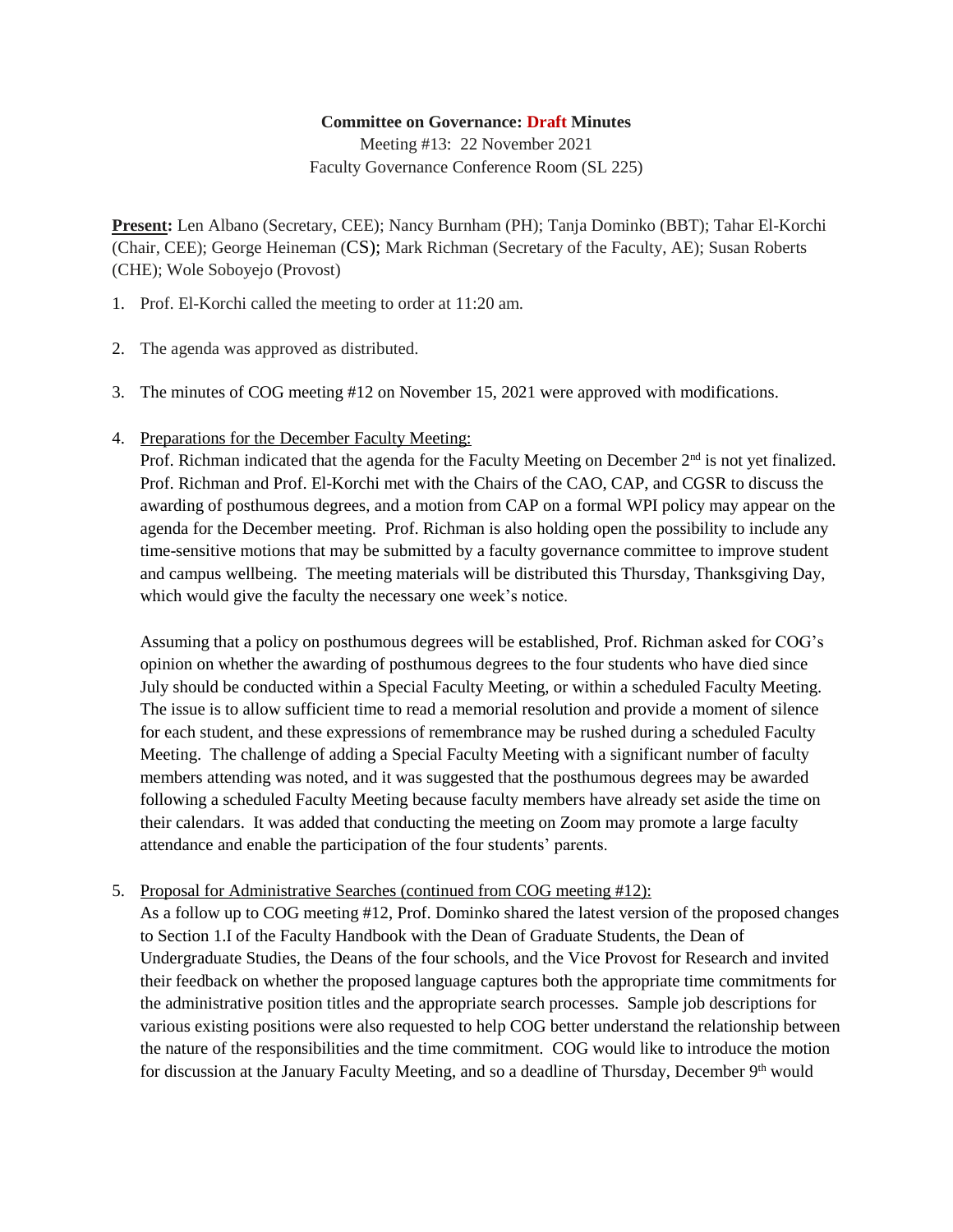allow sufficient time for the Committee to review the feedback before its last meeting of the term on December 13<sup>th</sup>. Prof. Dominko will communicate this timeline to the six Deans and the VPR.

In a related item, COG discussed whether there was clarity in the academic departments that NTT faculty are now eligible to vote on all issues, such as election of department faculty to the Department Tenure Committees (DTCs). Prof. Roberts suggested that this could be an item for the next Department Head's meeting on December 15<sup>th</sup>. Prof. Richman will contact Deborah Graves, Operations Manager, Office of the Provost, to ask about adding this item to the meeting's agenda. Prof. El-Korchi and Prof. Richman would plan to attend.

## 6. Update on Student and Campus Wellbeing:

Prof. El-Korchi reported that Prof. Chrys Demetry, acting on behalf of the Academics subcommittee of the Mental Health and Wellbeing Task Force, shared a previous email communication between the Academics subcommittee and faculty governance committee chairs. The email provided an overview of short-term actions recommended by this subcommittee to promote student wellbeing. These recommendations included the option of Pass/NR grades and the suspension of downgrading academic standing. COG does not want to duplicate efforts of the faculty governance committees, but a systematic approach is needed to ensure that recommendations from the Task Force that fall within the purview of faculty governance are passed onto the faculty for proper consideration and implementation. Provost Soboyejo agreed to communicate with the Task Force and serve as a bridge to faculty governance. The Provost also noted some additional ideas, such as granting students tuition credits or free summer classes to repeat courses in which they received an NR and offering an optional Incomplete instead of an NR, that faculty governance could address rather quickly, similar to the COVID-related policies that were approved in AY 2019-20 and AY 2020-21. COG also discussed with Provost Soboyejo various ways to reduce faculty stress as they devote more time and effort to supporting students. Holding the limit on admissions for the Class of 2026 was posed as an important consideration for campus wellbeing. Currently, in certain majors, there are waitlists for classes in the upcoming C and D terms, and these waitlists contribute to student stress by causing uncertainties in scheduling. In addition, efforts by these departments to resolve the waitlists by enlarging class sizes or creating additional course sections increase faculty workload. The Provost pointed out that the deviations between the targeted and incoming class sizes vary with the summer melt, which has been very difficult to predict in recent years, and a difference of fifty students can have a significant financial impact on the operating budget.

## 7. Compensation for COAP & CTAF Members:

In anticipation of the budgeting process for AY 2022-23 and the upcoming elections to COAP and CTAF in early spring, COG asked Provost Soboyejo to grant course releases to the members of COAP and CTAF as compensation for their efforts. COG members maintained that the work of these two committees is critical to the faculty as a body and the future of the institution. With increasing workloads for COAP and CTAF, the leading nominees have expressed reluctance to appear on the electing ballots. Provost Soboyejo agreed to include course releases for the members of COAP and CTAF in the budget request.